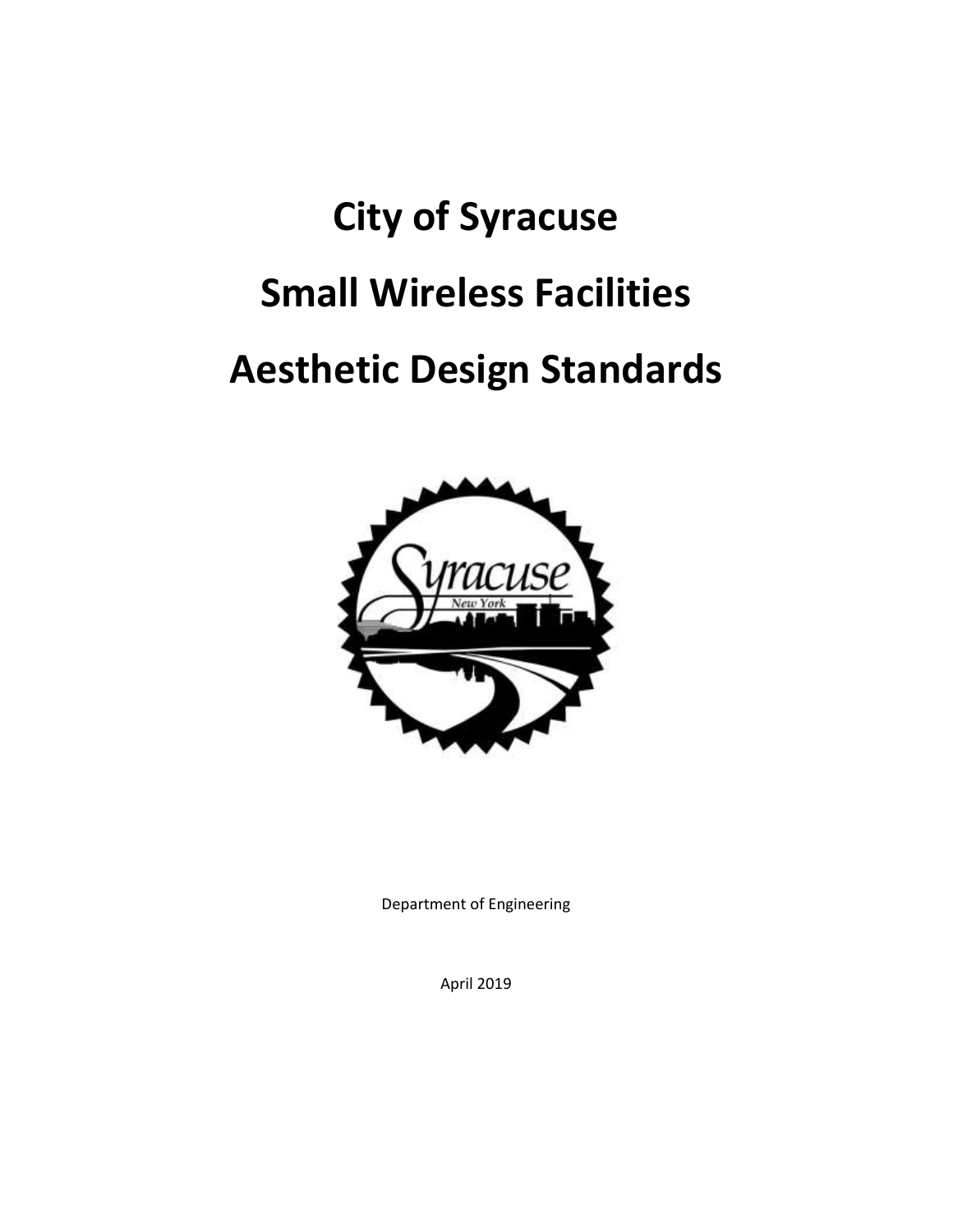## **TABLE OF CONTENTS**

| 2. |  |
|----|--|
|    |  |
|    |  |
|    |  |
|    |  |
|    |  |
|    |  |
|    |  |
|    |  |
|    |  |
|    |  |
|    |  |
|    |  |
| 5. |  |
|    |  |
|    |  |
| 6. |  |
|    |  |
|    |  |
|    |  |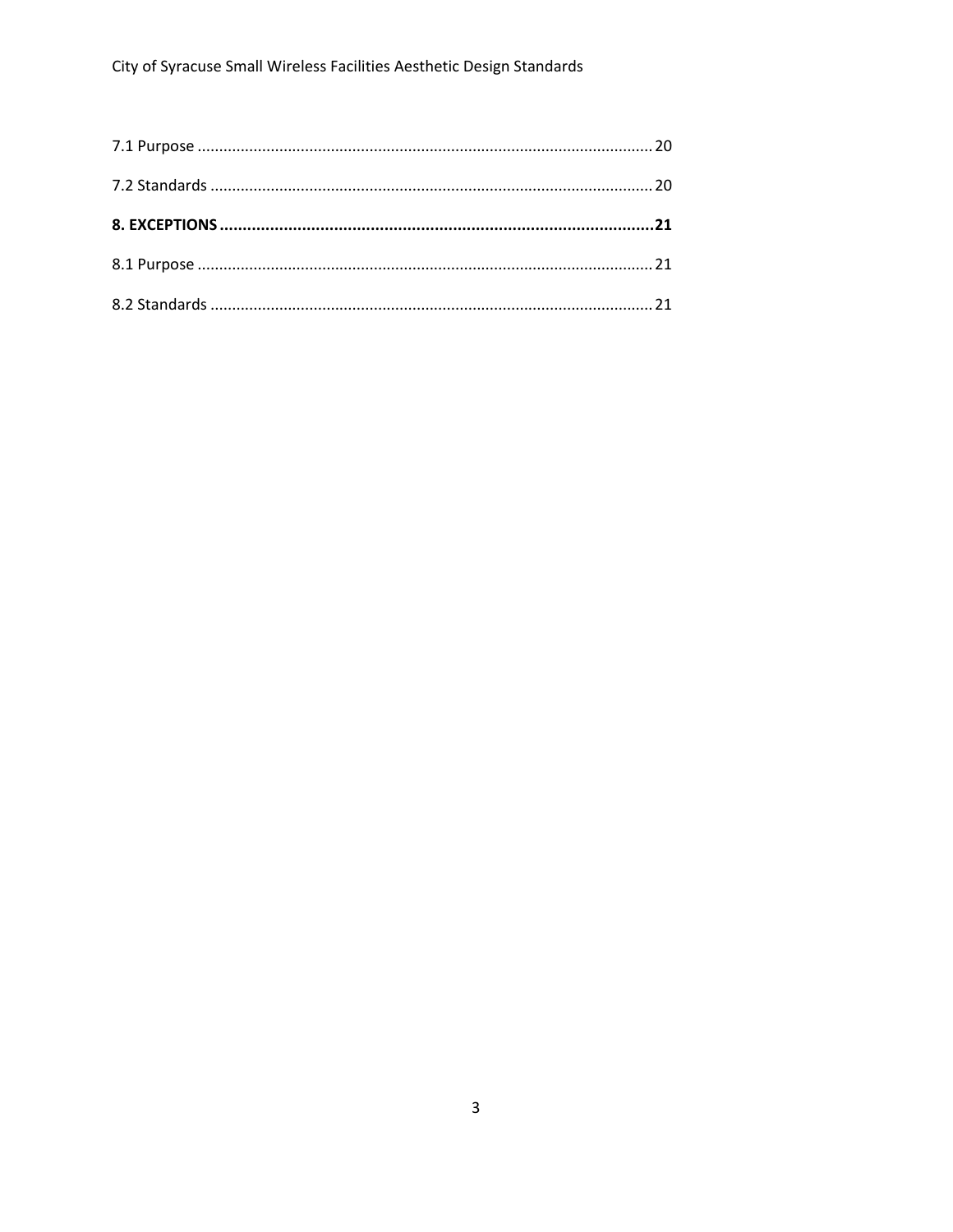## **1. BACKGROUND AND PURPOSE**

Pursuant to FCC Declaratory Ruling and Third Report and FCC Order 18-133, effective January 14, 2019, wireless service providers and wireless infrastructure providers are permitted to locate small wireless facilities in the public right-of-way. These networks of low-powered micro antennas provide cellular and data coverage to supplement the providers' macro-cellular networks. New small cell installations will improve the providers' ability to meet current and future consumer cellular and data needs.

The following design standards have been developed by the City of Syracuse to ensure that the design, appearance, and other features of small wireless facilities are compatible with nearby land uses; to prevent the intangible public harm of unsightly or out-of-character deployments; to ensure vehicular and pedestrian traffic safety and coordinate various uses in the right-of-way; and to protect the integrity of historic, cultural, and scenic resources and citizens' quality of life. This document establishes design and aesthetic requirements that all small wireless facilities installed within the ROW must meet prior to installation within Syracuse boundaries. Small wireless facilities installed within the ROW are bound to these design standards.

There are several different small wireless facility installations permitted within Syracuse:

- Attachments to utility poles and utility lines
- Attachments to traffic signal poles
- Attachments to certain types of street light poles
- New freestanding installations (small cell pole)
- New combination poles with street light and concealed small wireless facility (smart poles)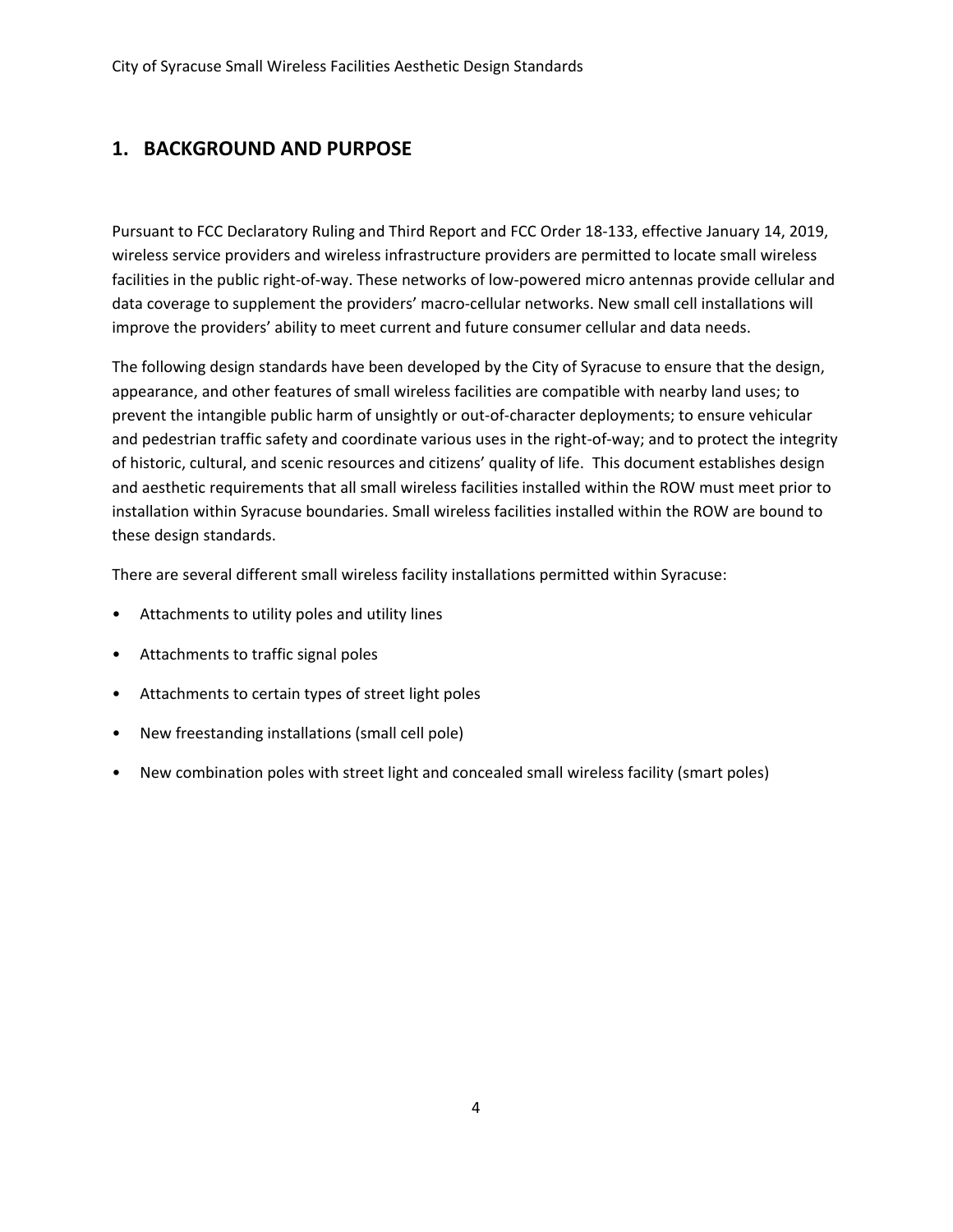## **1.2 DEFINITIONS**

**City** or **Syracuse** means The City of Syracuse.

**Design Standards** or **Standards** means these design standards prepared and published by the City.

**FCC** means the Federal Communications Commission of the United States.

**National Grid** means Niagara Mohawk Power Corporation d/b/a National Grid, or its successor.

**OEM** means original equipment manufacturer.

**Ornamental street light pole** means a street light pole made of aluminum, steel, or fiberglass with cast or molded decorative detailing.

**Provider** means a wireless service provider or wireless infrastructure provider.

**RF** means radio frequency.

**ROW** means the public rights-of-way owned, managed or controlled by the City.

**Small cell pole** means a new freestanding pole installation for the primary purpose of supporting a small wireless facility.

**Small wireless facilities**, consistent with FCC Order 18-133, Appendix A, are facilities that meet each of the following conditions:

- i. The facilities are mounted on structures 50 feet or less in height including their antennas, or are mounted on structures no more than 10 percent taller than adjacent structures, or do not extend existing structures on which they are located to a height of more than 50 feet or by more than 10 percent, whichever is greater;
- ii. each antenna associated with the deployment, excluding associated antenna equipment, is no more than three cubic feet in volume, and
- iii. all other wireless equipment associated with the structure including the wireless equipment associated with the antenna and any pre-existing associated equipment on the structure, is no more than 28 cubic feet in volume.

**Smart pole** means a pole integrating a street light and concealed small wireless facility equipment.

**Street light pole** means a pole whose primary purpose is supporting a street light.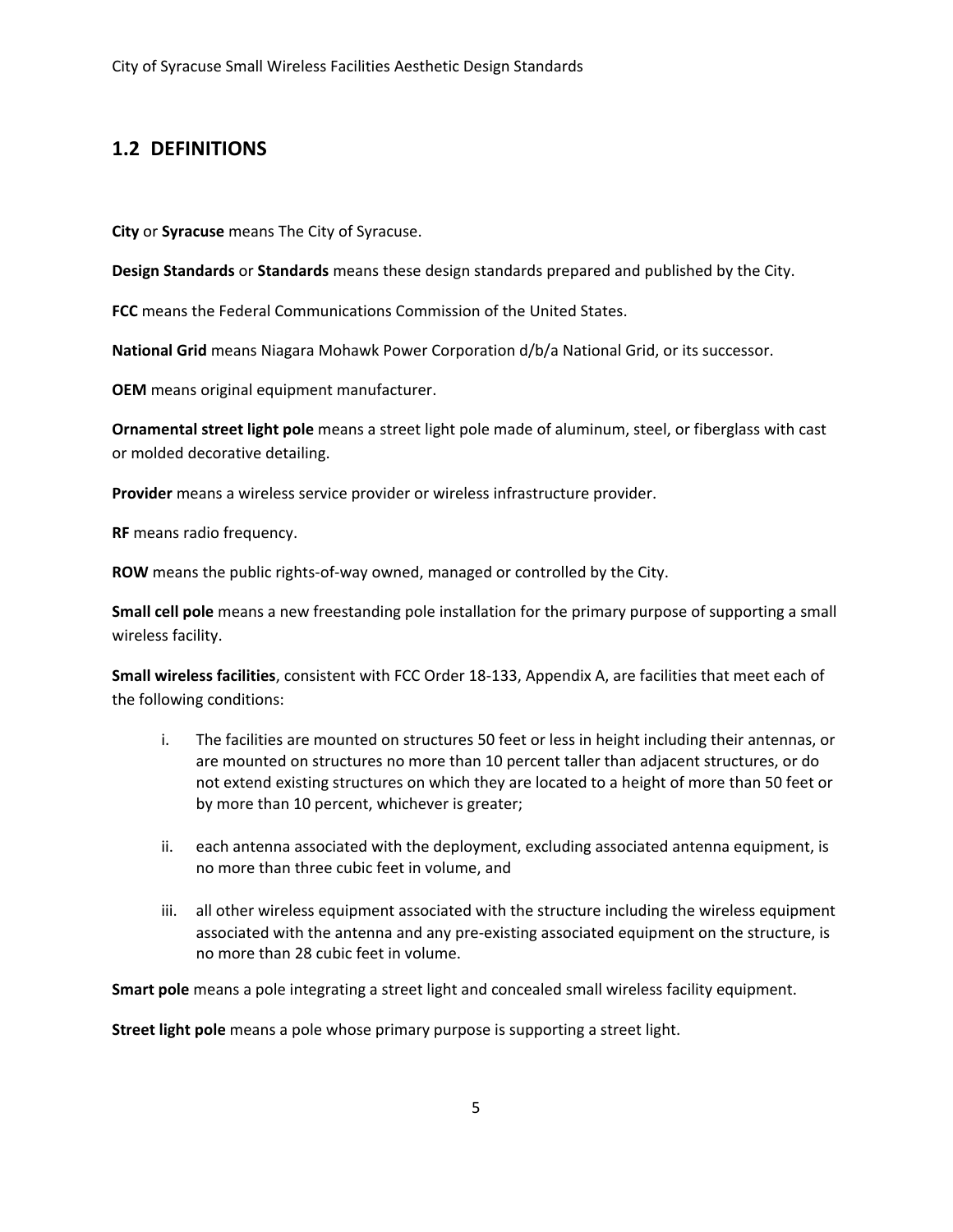**Utility pole** means, for purposes of these design standards, a utility pole owned by a third party utility company, such as National Grid or Verizon.

**Verizon** means Verizon New York, Inc.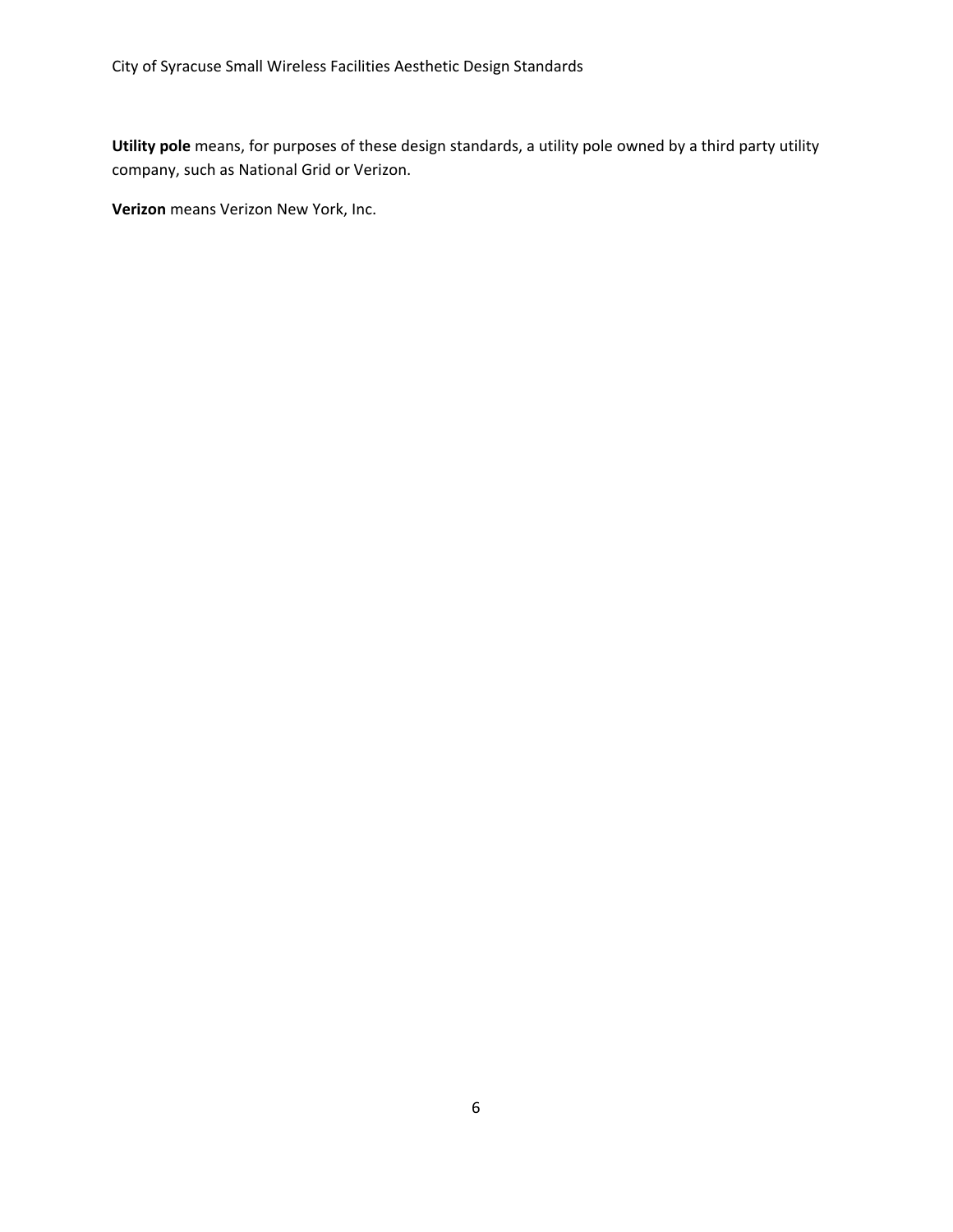## **2. GENERAL REQUIREMENTS**

#### **STANDARDS TABLES**

#### **2.1 SMALL WIRELESS FACILITY EQUIPMENT**

| <b>AESTHETICS</b>          | Providers shall consider the aesthetics of the existing street<br>lights and other City infrastructure near proposed small<br>wireless facility locations, with special attention given to the<br>details of neighborhoods with unique or ornamental street light<br>assemblies. Unique or ornamental assemblies may include mast<br>arms, ornamental pole bases, architectural luminaires,<br>mounting heights, pole colors, etc. Equipment should match<br>the aesthetics of the pole and surrounding poles. |
|----------------------------|----------------------------------------------------------------------------------------------------------------------------------------------------------------------------------------------------------------------------------------------------------------------------------------------------------------------------------------------------------------------------------------------------------------------------------------------------------------------------------------------------------------|
| <b>EXTERNAL SHROUDING</b>  | 4G antennas shall be cantennas or contained in a shroud and<br>any other equipment shall be contained in an equipment<br>cabinet, unless the visual impact can otherwise be reduced by<br>its location on the pole. 5G antennas are not required to be<br>shrouded, but shall be reasonably colored to match the pole on<br>which they are mounted. On wood poles, the color of<br>attachments shall be gray or OEM default colors.                                                                            |
| SIDEARM (OFF-SET) INSTALLS | The nearest point of the enclosure to the pole shall not extend<br>more than 30 inches from the pole or as specified by pole<br>owner(s). The minimum mounting height shall be 20 feet.                                                                                                                                                                                                                                                                                                                        |
| <b>CONDUITS</b>            | All cables shall be in rigid conduits from below ground to eight<br>(8) feet above grade. Cables shall be in conduits or covers at<br>heights greater than eight (8) feet above grade. Conduits and<br>covers shall be surface mounted to the pole unless required to<br>be installed inside the pole.                                                                                                                                                                                                         |
| HARDWARE ATTACHMENT        | Welding onto existing equipment is not permitted.                                                                                                                                                                                                                                                                                                                                                                                                                                                              |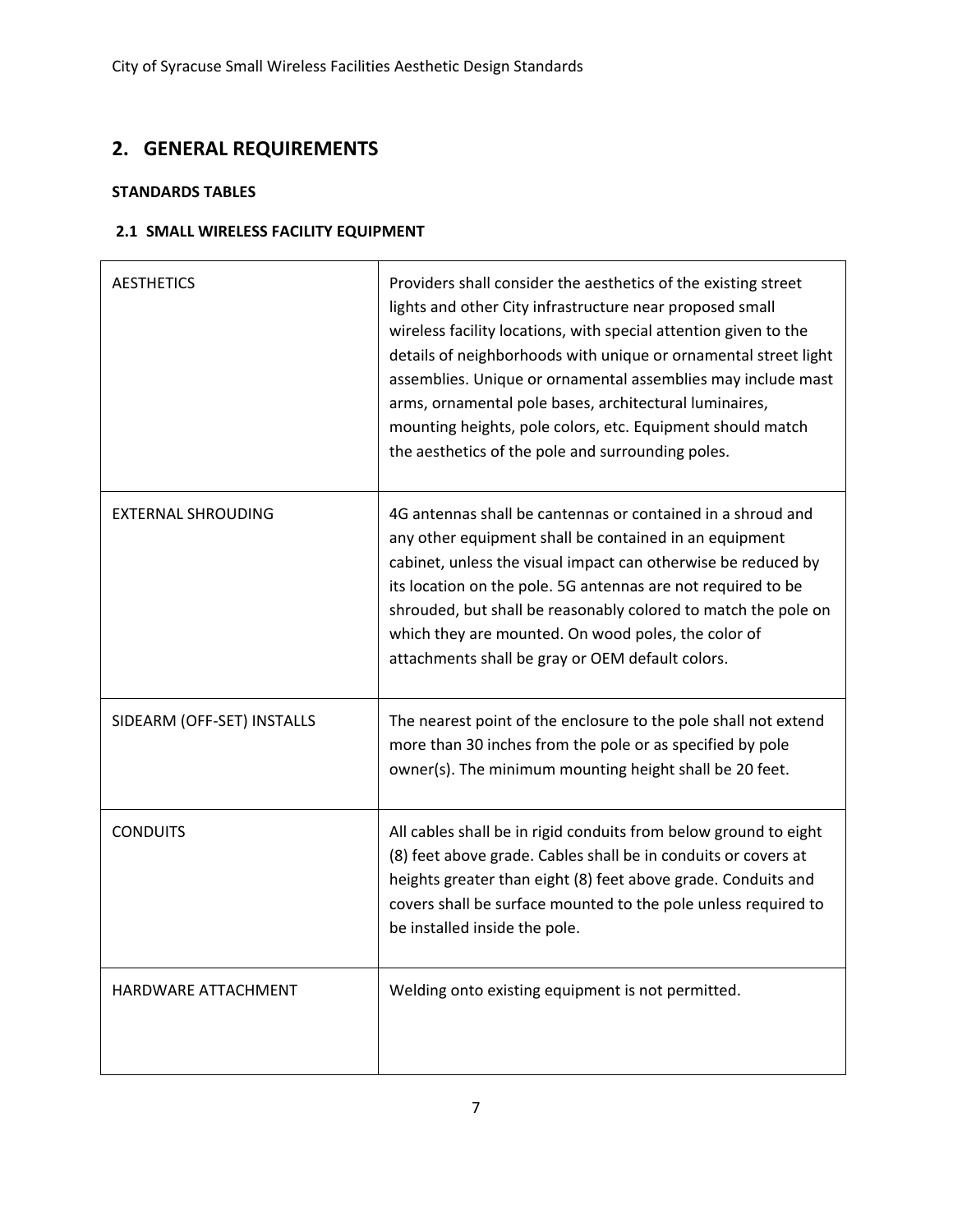| <b>COLOR</b>                                  | All equipment shall be colored or painted to match pole<br>aesthetics. If a wood pole, the visible attachments and<br>hardware shall be colored gray or OEM default colors. Paint<br>color and type shall be that specified by the City Engineer.                                                                                                                                                                                                                                                                                                                                   |
|-----------------------------------------------|-------------------------------------------------------------------------------------------------------------------------------------------------------------------------------------------------------------------------------------------------------------------------------------------------------------------------------------------------------------------------------------------------------------------------------------------------------------------------------------------------------------------------------------------------------------------------------------|
| <b>CABLES</b>                                 | All cables shall be clearly labeled for future identification.                                                                                                                                                                                                                                                                                                                                                                                                                                                                                                                      |
| <b>CANTENNAS</b>                              | Cantennas or antennas contained in a shroud shall be mounted<br>directly on top of the pole, unless a side arm installation is<br>required by a pole owner. A tapered transition between the<br>upper pole and pole-top cantenna is required. Cantenna shall<br>be no more than 3 cubic feet in volume.                                                                                                                                                                                                                                                                             |
| <b>STICKERS OR SIGNS</b>                      | Any on-pole cabinet and any ground mounted utility box shall<br>be labeled with:                                                                                                                                                                                                                                                                                                                                                                                                                                                                                                    |
|                                               | (1) RF warning sticker or sign, no larger than 5x7 inches. Facing<br>to the street near the elevation of the antennas;                                                                                                                                                                                                                                                                                                                                                                                                                                                              |
|                                               | (2) 5-inch by 7-inch (maximum) plate with the provider's name,<br>location identifying information, and 24-hour emergency<br>telephone number, and                                                                                                                                                                                                                                                                                                                                                                                                                                  |
|                                               | (3) No product advertising.                                                                                                                                                                                                                                                                                                                                                                                                                                                                                                                                                         |
| <b>LIGHTS</b>                                 | There shall be no lights on the equipment unless required by<br>federal law.                                                                                                                                                                                                                                                                                                                                                                                                                                                                                                        |
| <b>GROUND MOUNTED EQUIPMENT</b><br><b>BOX</b> | Shall not be permitted unless applicant demonstrates that no<br>other feasible options for containing the necessary equipment<br>are available. Boxes shall not be placed closer than 20 feet from<br>a street corner, and sight lines for drivers and pedestrians must<br>be preserved. The City Engineer shall make the final<br>determination on approval or denial of the proposed<br>placement. All ground mounted equipment boxes shall be<br>attached to a concrete foundation. All equipment must be at<br>least two (2) feet clear of the curb. The City prefers equipment |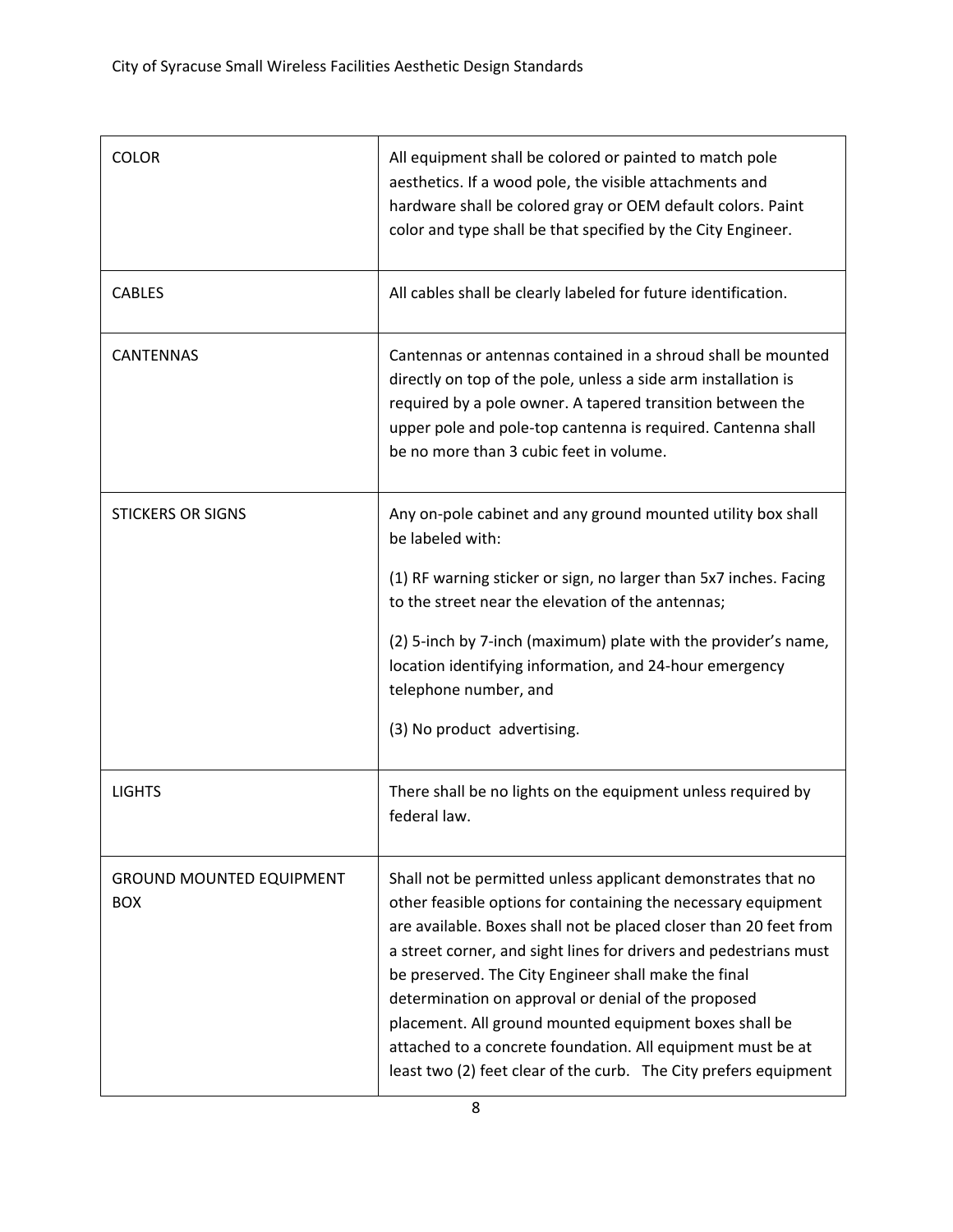|                             | to be placed in existing underground vaults when available.                                                                                                                                                                                                                                                                                                 |
|-----------------------------|-------------------------------------------------------------------------------------------------------------------------------------------------------------------------------------------------------------------------------------------------------------------------------------------------------------------------------------------------------------|
| POLE CONNECTION             | Attachments to the side of a pole shall be oriented away from<br>the street side of the pole, placed perpendicularly or parallel to<br>the street, unless applicant demonstrates need for variation.<br>Providers shall use a consistent orientation on poles located on<br>the same block. Attachments must be at least two (2) feet clear<br>of the curb. |
| HEIGHT OF EQUIPMENT ON POLE | The lowest point shall not be lower than eight (8) feet from the<br>grade directly below the equipment enclosure.                                                                                                                                                                                                                                           |
| <b>POWER METER</b>          | As required by National Grid and in a location that (1)<br>minimizes its interference with other users of the City's right-<br>of-way including, but not limited to, pedestrians, motorists, and<br>other entities with equipment in the right-of-way, and (2)<br>minimizes its aesthetic impact.                                                           |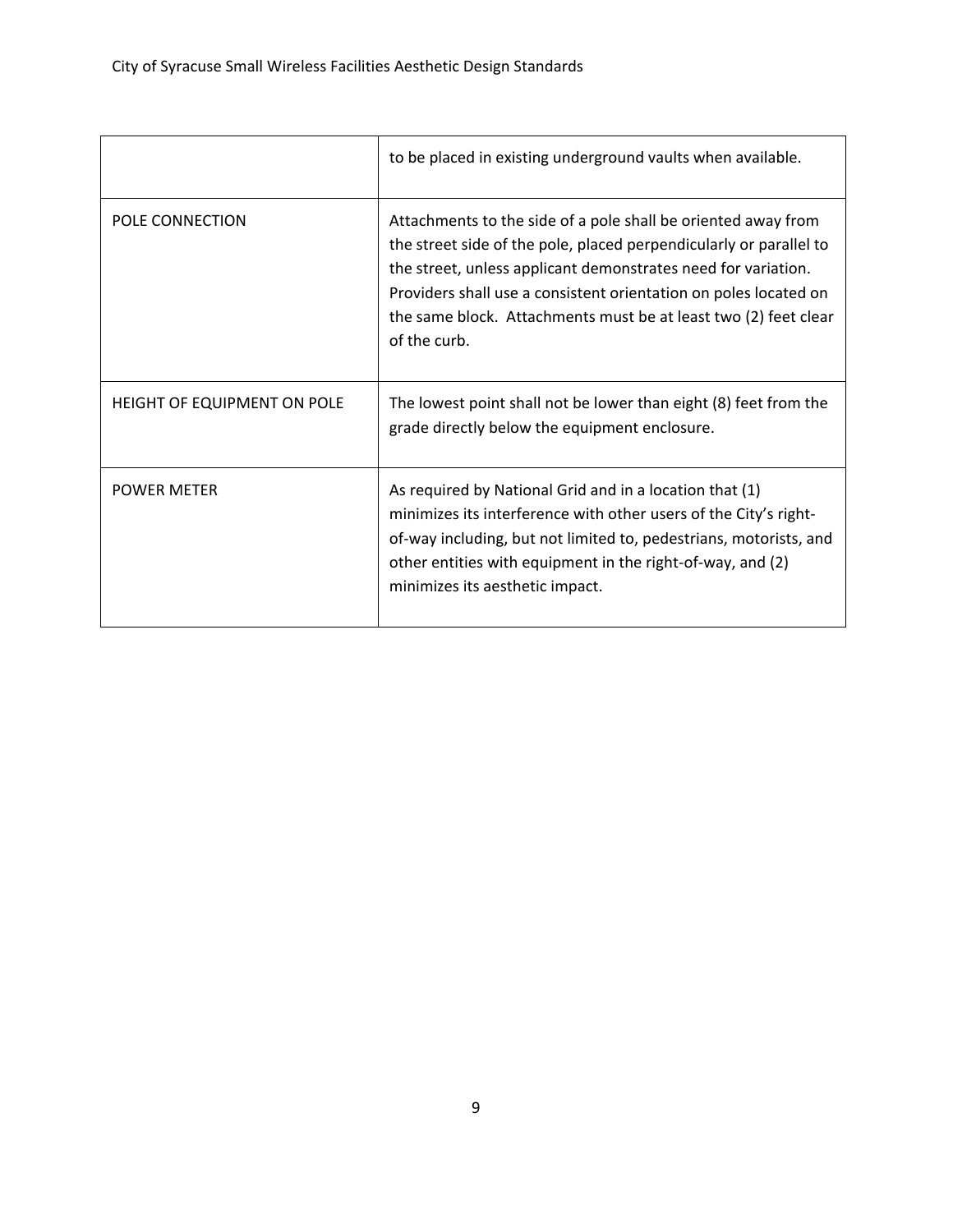#### **2.2 NEW AND REPLACEMENT METAL POLES**

| POLE STYLE               | Pole shall match aesthetics of surrounding street lights. Pole<br>extension on traffic signal pole shall match the rest of the pole.                                                                                                                                            |
|--------------------------|---------------------------------------------------------------------------------------------------------------------------------------------------------------------------------------------------------------------------------------------------------------------------------|
| <b>COLOR</b>             | A pole and pole extension shall be colored or painted to match<br>existing street light aesthetics. Paint color and type used shall<br>be that specified by the City Engineer.                                                                                                  |
| <b>HEIGHT</b>            | Any pole with a small wireless facility shall not exceed the<br>height of small wireless facilities as defined in section 1.2. Post-<br>installation pole height shall be measured from the top of the<br>foundation to the top of the highest mounted piece of<br>equipment.   |
| <b>INTERNAL INSTALLS</b> | Equipment shall be installed internally when using a new<br>underground-fed pole. Any equipment installed within a pole<br>shall not protrude from the pole except to the extent<br>reasonably necessary to connect to power or a wireline, or as<br>required by National Grid. |
| <b>STICKERS OR SIGNS</b> | On each pole, a                                                                                                                                                                                                                                                                 |
|                          | (1) RF warning sticker or sign, no larger than 5 x 7 inches. Facing<br>to the street near the elevation of the antenna(s);                                                                                                                                                      |
|                          | (2) 5-inch by 7-inch (maximum) plate with the provider's name,<br>location identifying information, and 24-hour emergency<br>telephone number, and                                                                                                                              |
|                          | (3) No product advertising.                                                                                                                                                                                                                                                     |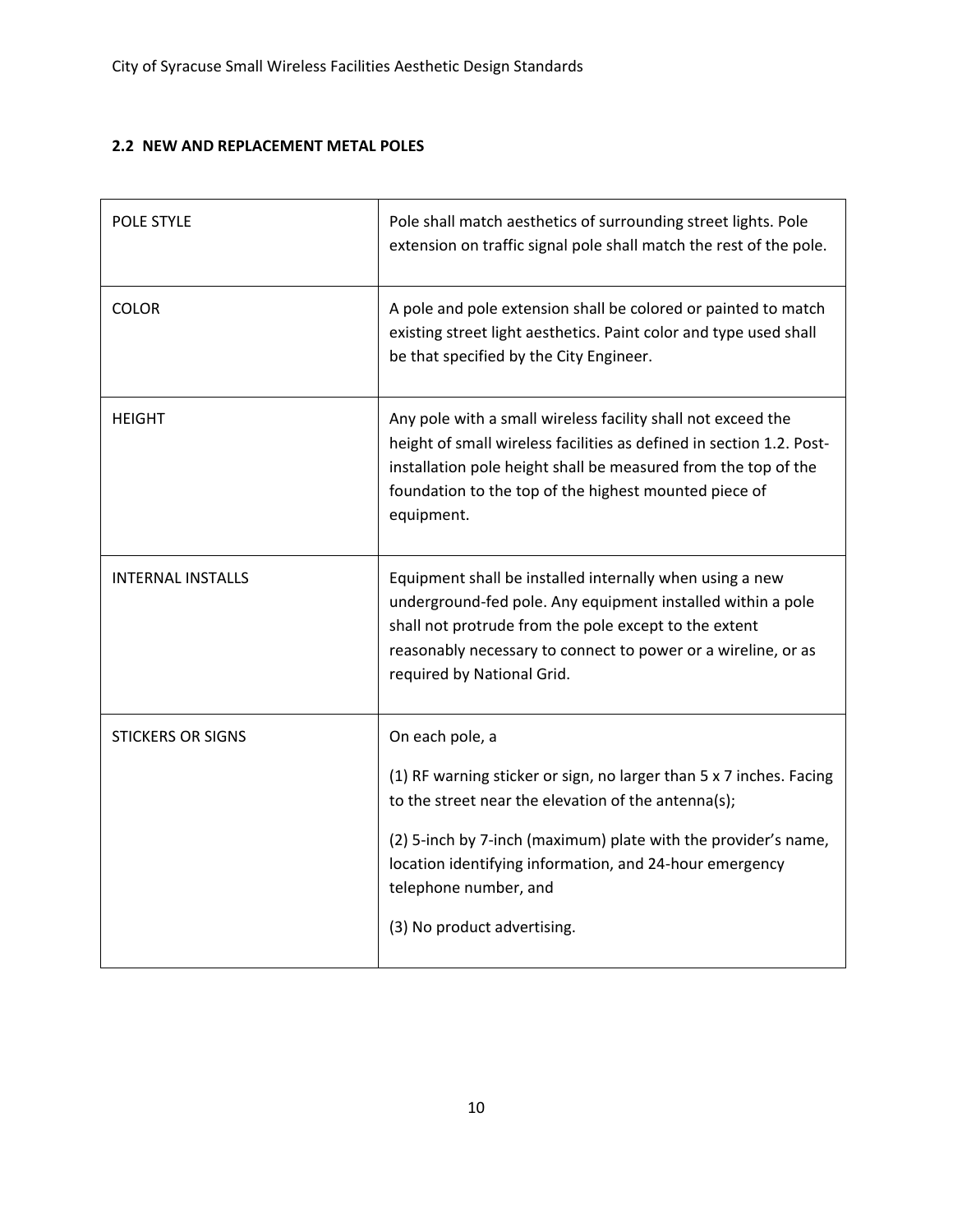#### **2.3 GENERALLY APPLICABLE REQUIREMENTS**

Any small wireless facilities, whether co-located on an existing pole or installed on or in a new pole, shall comply with the following requirements:

- Shall not significantly create a new obstruction to property sight lines.
- Shall preferably be on a pole located as close as possible to the point of intersection created by the extension of side-yard property lines with the existing line of utility or street light poles in the rightof-way, and preferably along a property's secondary street facing.
- Shall be installed with appropriate clearance from existing utilities.
- Providers shall consider the aesthetics of existing street lights and street furniture in the neighborhood of the proposed small cell locations. These aesthetic considerations and accommodations shall be included in the application submittal.
- All equipment located within the public ROW shall be located such that it meets ADA requirements and does not obstruct, impede, or hinder usual pedestrian or vehicular travel or interferes with the operation and maintenance of traffic signals, signage, street lights, street furniture, fire hydrants, underground infrastructure, or business district maintenance.
- New small wireless facility wires, cords and cables shall be encased in a separate conduit than any City wires, cords, and cables.
- Shall be placed so as not to interfere with normal operation and maintenance of street lights, traffic signals or other street appurtenances.

### **2.31 CITY'S PREFERRED SMALL WIRELESS FACILITY EQUIPMENT LOCATIONS IN ORDER OF PREFERENCE:**

- On-strand attached to a utility pole, if meeting provider service objective.
- Attached to existing utility poles or to traffic signal poles.
- Attached to plain wood or plain metal street light poles.
- Replacement plain metal street light pole with concealed small wireless facility equipment and antennas.
- Installation of small cell poles.
- Replacement ornamental street light pole with concealed small wireless facility equipment and antennas.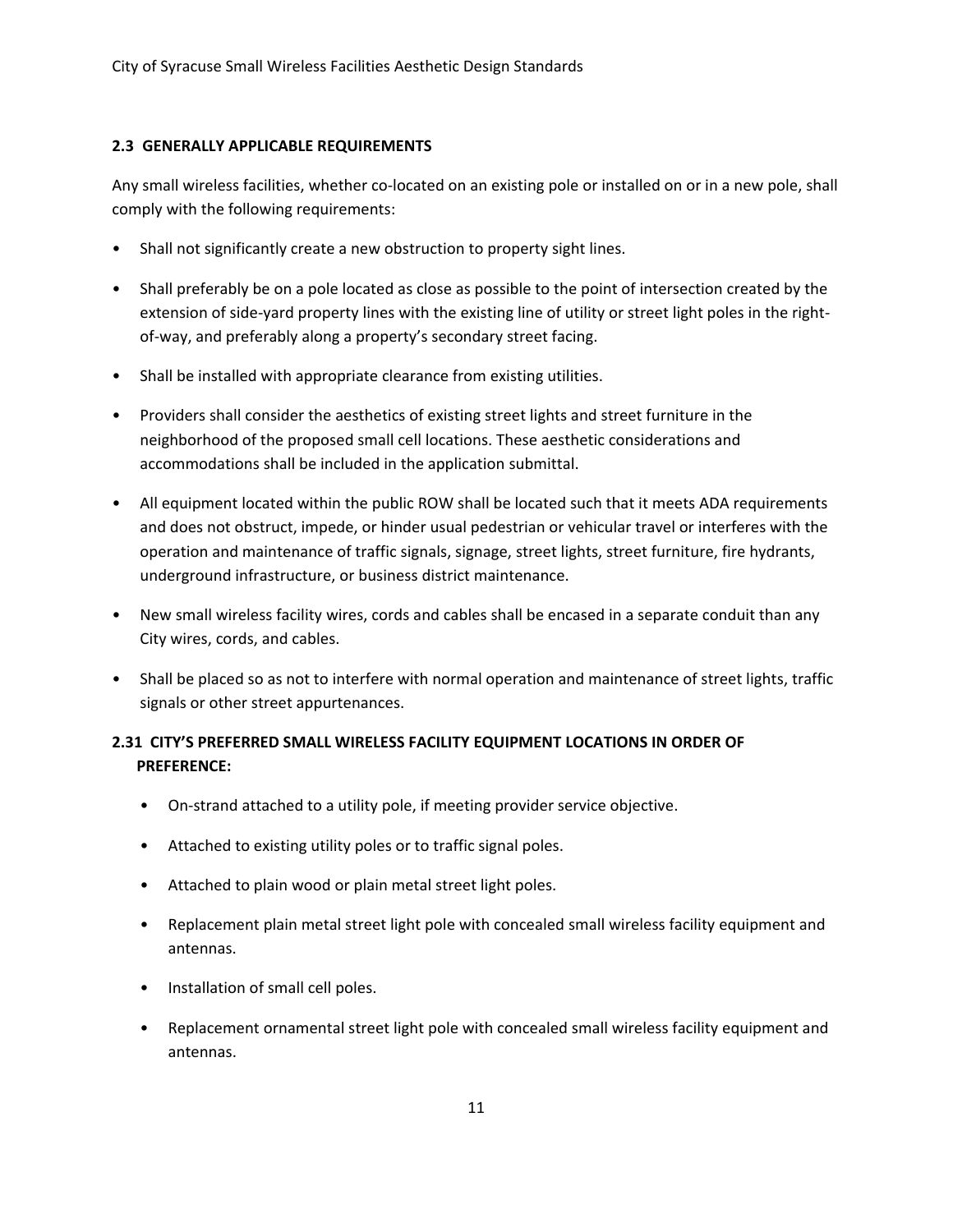Applicant shall demonstrate the infeasibility of each city-preferred location before requesting permission for the next on the list.

### **2.32 STANDARDS FOR SMALL WIRELESS FACILITIES WITHIN NATIONAL REGISTER-LISTED HISTORIC DISTRICTS OR LOCAL PRESERVATION DISTRICTS OR ADJACENT TO NATIONAL REGISTER-LISTED SITES OR LOCAL PROTECTED SITES**

In order to maintain the character of a historic district or preservation district, all wireless facilities and new structures in a historic district or preservation district must employ screening, concealment, camouflage, or other stealth techniques to minimize visual impacts. The placement of small wireless facilities on existing structures or new poles shall be subject to the following:

- Installation of small wireless facilities within a local preservation district or adjacent to a local protected site shall require a consultation with the Landmark Preservation Board. Such an installation may be considered for an administrative approval as a minor alteration.
- Lattice structures and new wooden structures will not be permitted.
- Small wireless facilities shall not be installed on poles located in front of a building designated as a local landmark or listed on the National Register.
- The design of wireless facilities and related new structures must be integrated with existing buildings, structures and landscaping, including considerations of height, color, style, placement, design and shape.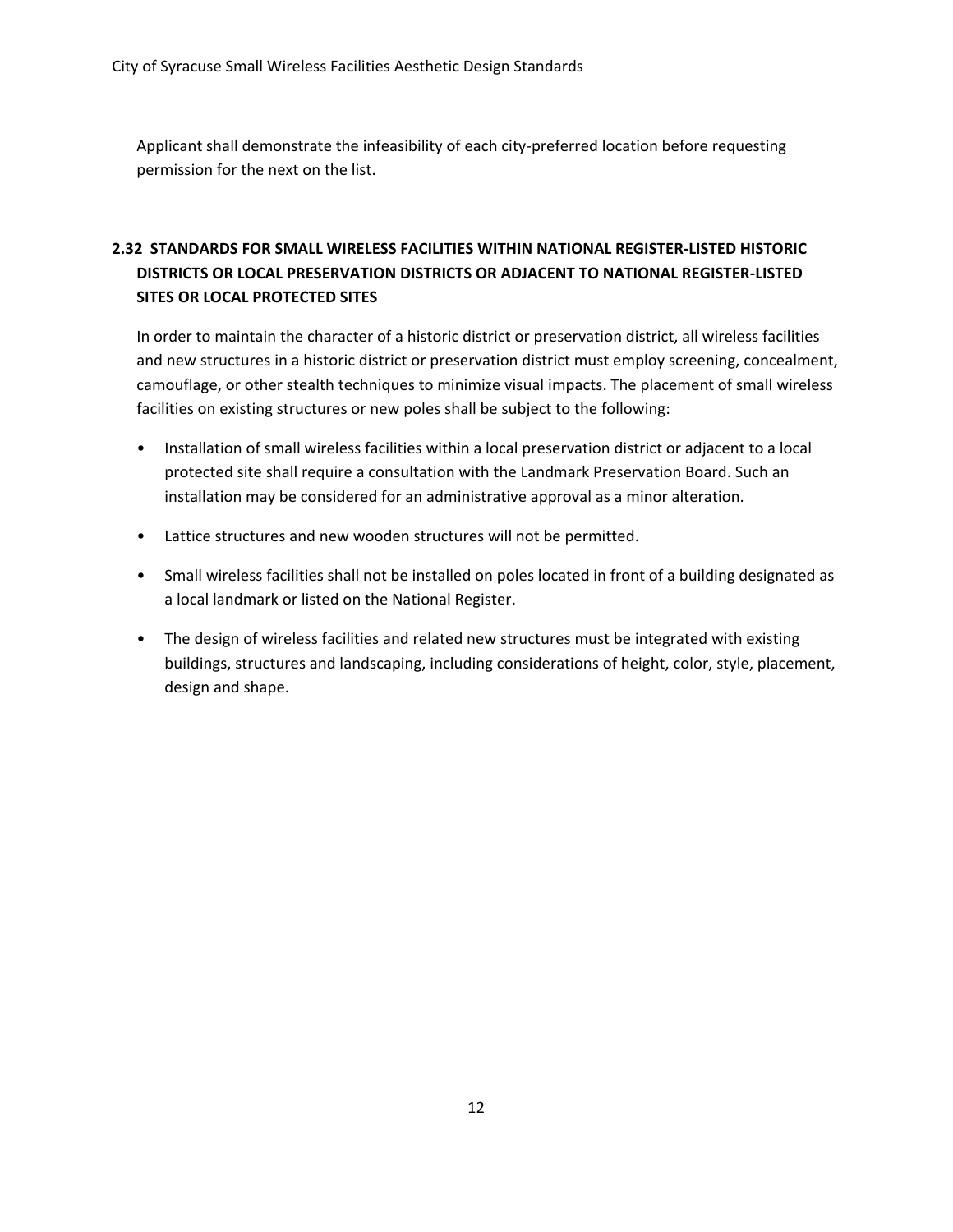## **3. ATTACHMENTS TO UTILITY POLES**

#### 3.1 PURPOSE

This chapter of the standards governs attachment of a small wireless facility to a utility pole.

#### 3.2 STANDARDS

A small wireless facility attachment shall conform to pole owner's attachment standards. Any attachment to a utility pole or utility line shall first be approved by the owner(s) of the utility pole or line.

All associated equipment shall be mounted on poles if allowed by pole owner and pole is capable of supporting.

Fiber, wires and cables shall be in conduits or covers surface-mounted to pole.

One (1) small wireless facility will be allowed by the City per utility pole if technically feasible and if in the determination of the City Engineer there are no safety or aesthetic concerns. These standards apply whether attachment is to an existing utility pole, or the owner requires installation of a replacement utility pole.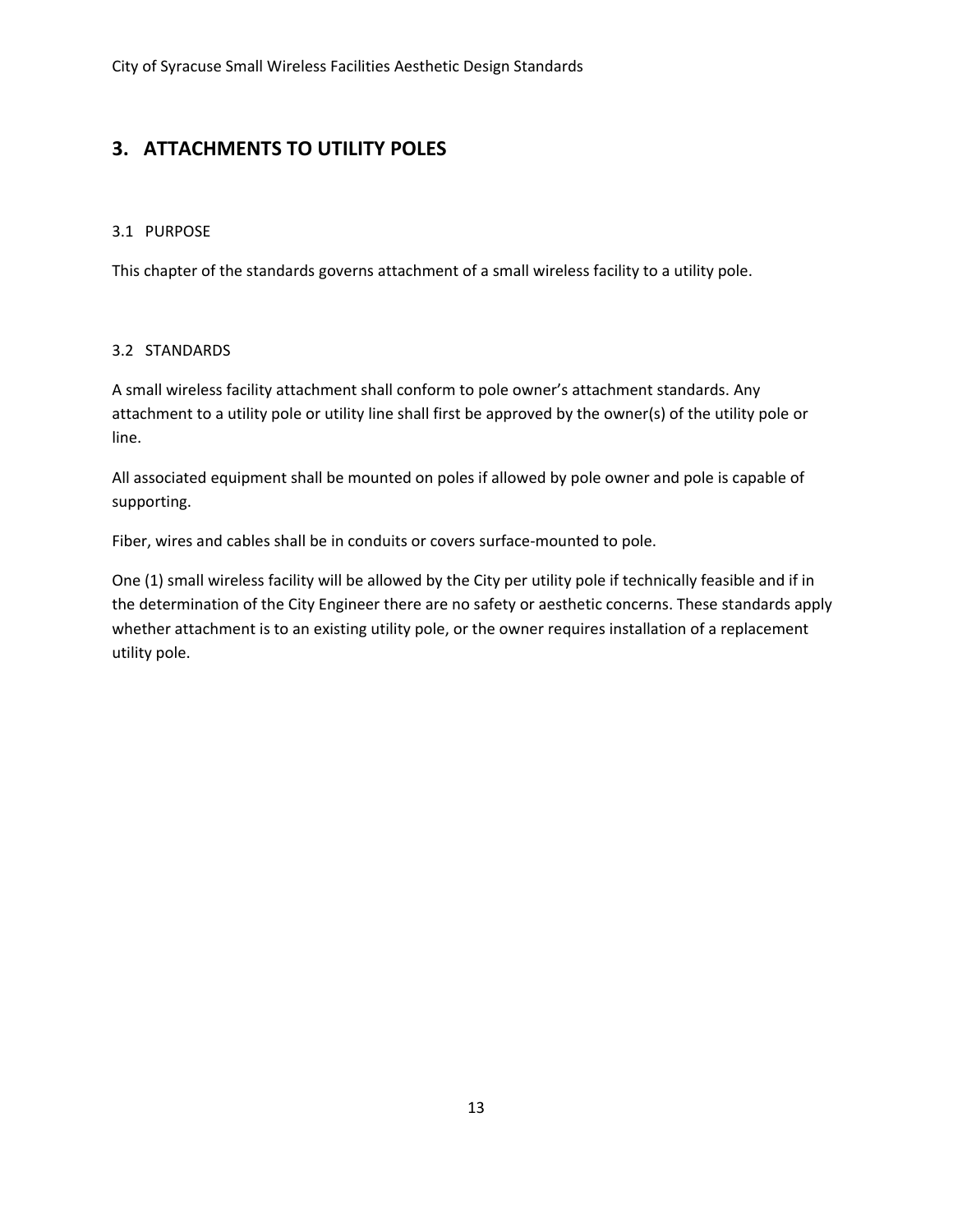## **4. ATTACHMENTS TO TRAFFIC SIGNAL POLES**

#### 4.1 PURPOSE

This chapter of the standards governs attachment of a small wireless facility to a traffic signal pole.

#### 4.2 STANDARDS

One (1) small wireless facility will be allowed by the City per traffic signal pole if technically feasible and if in the determination of the City Engineer there are no safety or aesthetic concerns.

All provider equipment other than the antenna shall be housed inside an existing underground vault, inside the pole or a pole extension at the top of the pole, inside a pole-mounted cabinet, or hidden within the cantenna. The cantenna shall only be attached to the top of the pole. 5G antennas shall be mounted not more than 6" from the pole or pole extension and shall be colored to match the pole.

Fiber, wire and cables shall be inside pole in a conduit. If conduit space is not available, the pole cannot be used.

A small wireless facility may not be placed on a traffic signal pole which has a luminaire attached.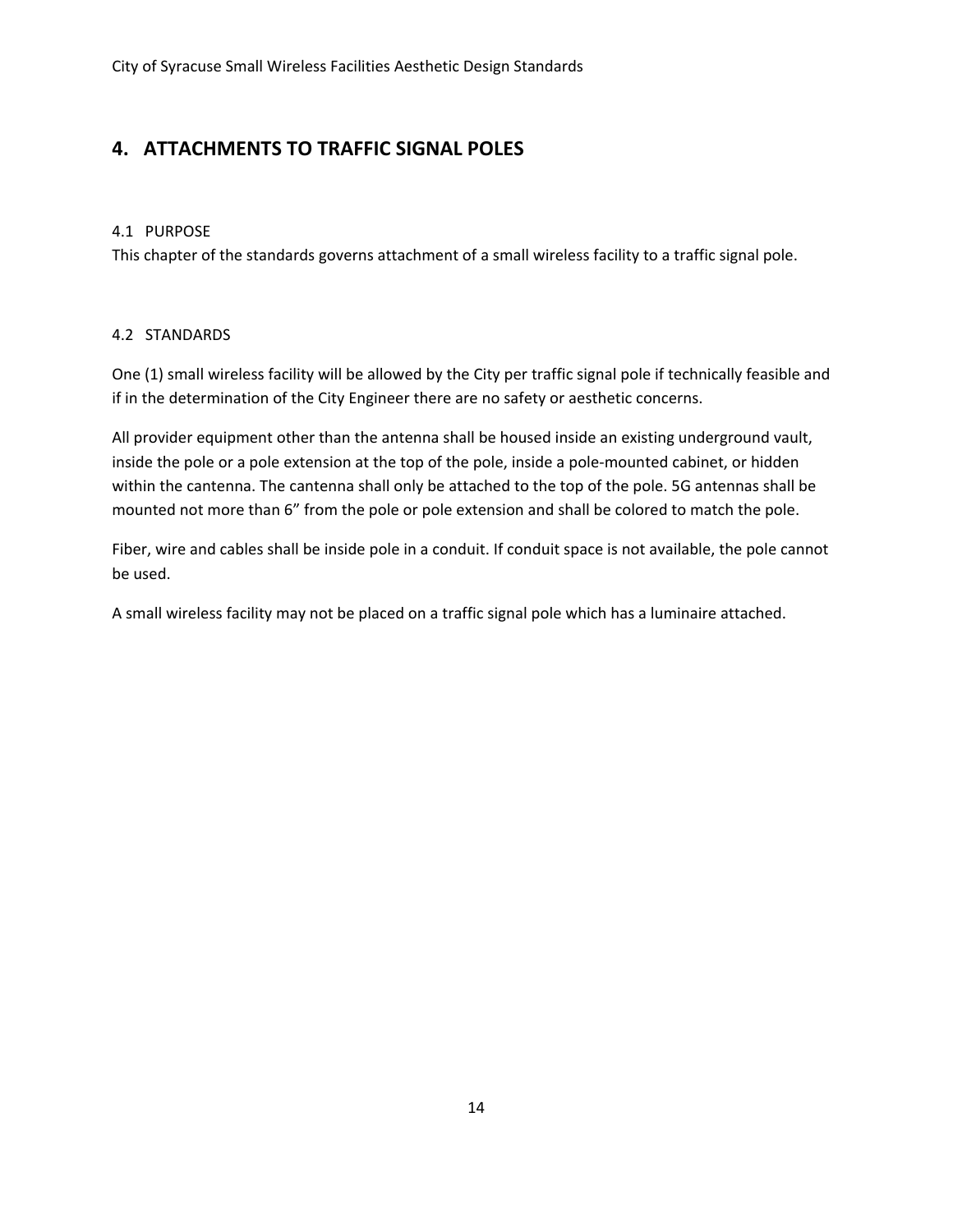## **5. ATTACHMENTS TO STREET LIGHT POLES**

#### 5.1 PURPOSE

This chapter governs small wireless facility attachments to a street light pole. Two different types of small wireless facility installations are permitted on street light poles, which are:

- Co-locating small wireless facility equipment on plain (non-ornamental) wood or plain (nonornamental) metal street light poles.
- Replacing an existing plain wood or plain metal street light pole so that small wireless facility equipment can be attached.

#### 5.2 STANDARDS

No small wireless facility placement shall be allowed as attachments on ornamental street lighting poles as determined by the Commissioner of DPW. Replacement of an existing ornamental street light pole with a matching smart pole may be permitted as per Section 7.

One (1) small wireless facility will be allowed by the City per street light pole if technically feasible and if in the determination of the City Engineer there are no safety or aesthetic concerns. These standards apply whether attachment is to an existing street light pole or to a replacement street light pole.

On an existing pole, the equipment excluding the antenna shall be in an equipment cabinet if on the pole, otherwise shielded from view, hidden within the cantenna, or contained in an existing underground vault or new or existing ground-mounted utility box.

- All equipment not concealed in a base cabinet shall be above the ground at least eight (8) feet.
- Equipment shall be oriented away from the street. If an exception is made allowing the small cell equipment to orient toward the street, the attachment shall be installed no less than 16 feet above the ground.
- The size of small wireless facilities shall be minimized as much as possible to minimize visual impact without decreasing the level of service desired by provider.
- The lighting level-of-service shall not be decreased.
- The City may require a new smart pole in lieu of collocating on a metal street light pole. See Section 7 for smart pole standards.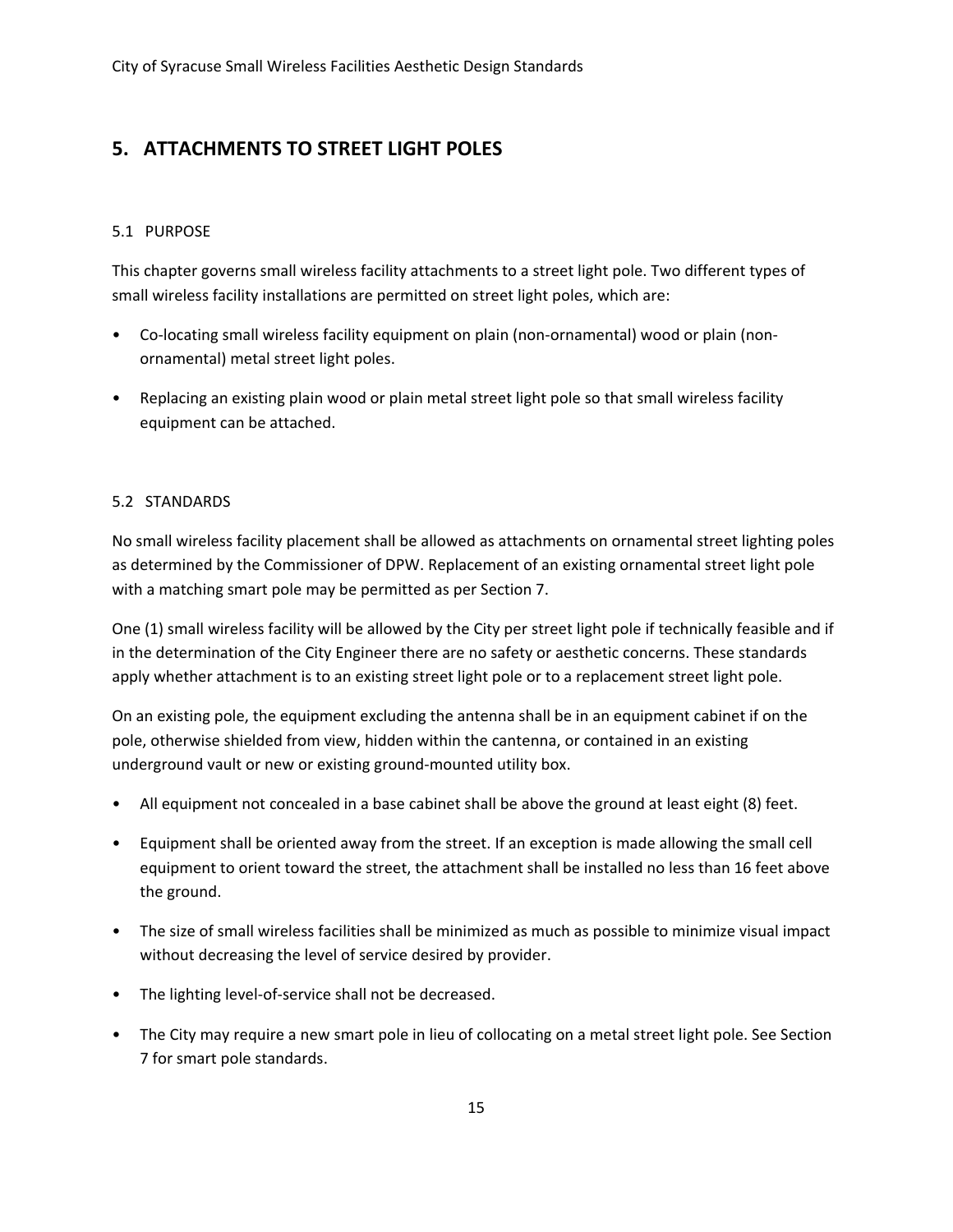• Wood poles shall only be allowed by approval in areas that have predominantly wood poles or when replacing an existing wood pole. Wood poles shall not be allowed on streets which do not currently have wooden utility poles.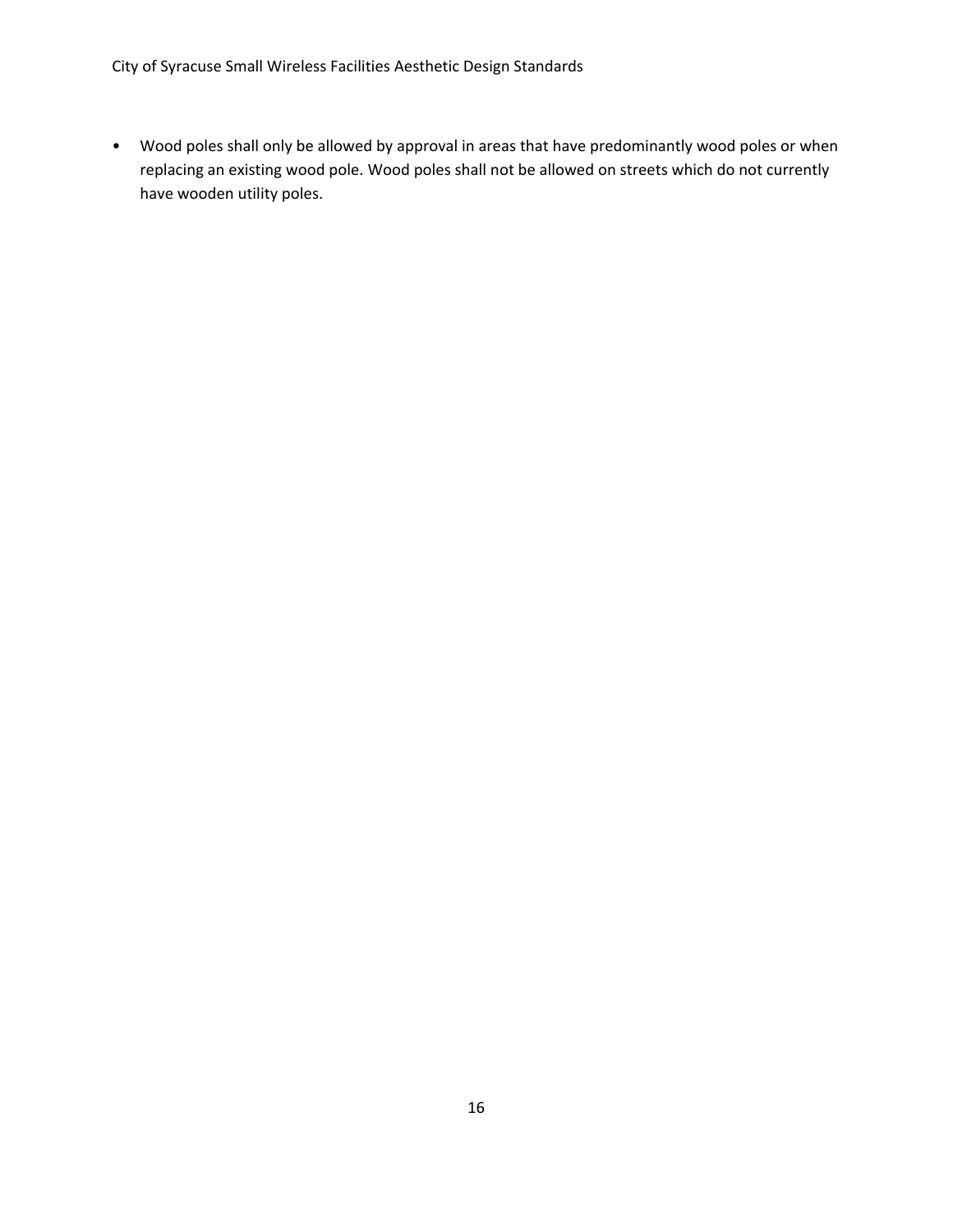## **6. INSTALLATION OF SMALL CELL POLE**

#### 6.1 PURPOSE

This chapter of the Standards is to be used when installing a freestanding small wireless facility installation, referred to as a small cell pole.

#### 6.2 STANDARDS

All small wireless facility carrier equipment excluding the antenna shall be housed internal to an equipment cabinet at the base of the pole or hidden within the pole or cantenna. No provider equipment shall be strapped or banded to the outside of the small cell pole.

- Small Cell Poles shall coordinate with neighborhood pole style, color, and material type, matching aesthetics of adjacent poles, but may have larger diameter to internally conceal equipment.
- A base containing equipment shall be round with a preferred diameter of the base cabinet 18 inches with a maximum 24 inch diameter. The meter shall be contained in an equipment cabinet as approved by National Grid.
- Ownership of small cell poles is to remain with the provider.
- At least 15% of the pole design structural capacity shall be reserved for future City installations.
- All new poles shall have appropriate clearance from existing utilities.
- Small Cell Poles shall have a smooth transition from the upper pole to the cantenna or 5G antenna.
- Wood poles shall not be allowed on streets which do not currently have wooden utility poles.

#### 6.3 PLACEMENT REQUIREMENTS

All small cell poles shall be privately owned and shall be permitted by the Department of Engineering via the ROW Permit Requirements as outlined in the Master License Agreement.

- Preferred location for new pole is generally on an extension of the side-yard property line at the intersection with the line of street lights, utility poles, or trees in the ROW, to avoid interference with building face, views, business signage, pedestrian flow, etc.
- Small Cell Poles placement shall not impede, obstruct, or hinder pedestrian or vehicular travel.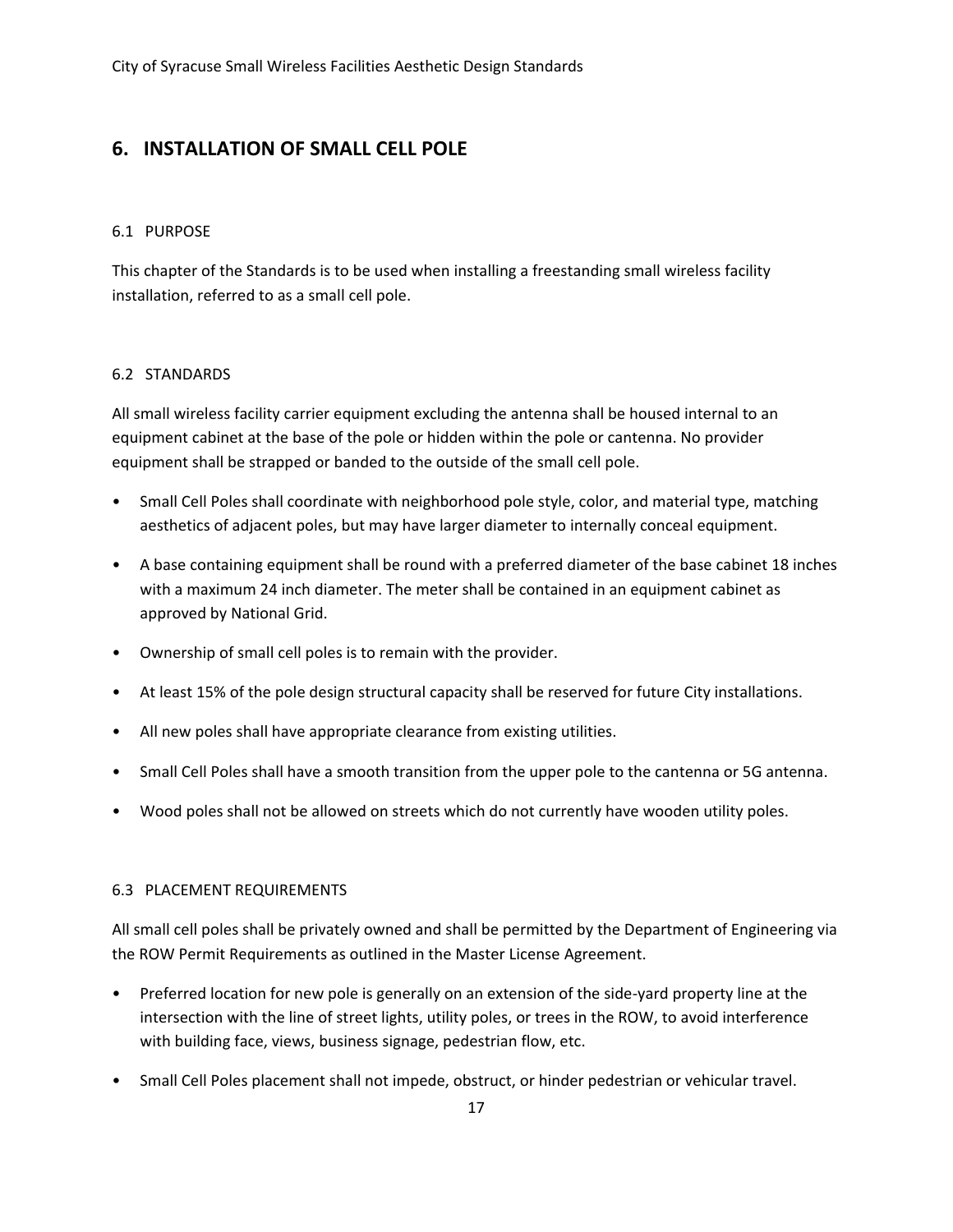- Small Cell Poles shall not be located along the frontage of a historic building, deemed historic on a federal, state, or local level.
- Small Cell Poles shall not significantly create a new obstruction to property sight lines.
- Whenever possible, the freestanding small wireless facility shall be located on the secondary street.
- Small Cell Poles shall be located within the street amenity zone whenever possible.
- All new poles shall be in line with adjacent utility or street light poles, and preferably be equidistant from them.
- To minimize conflicts with trees, minimum distance standards will be established from tree canopy edge. Distances will vary based on current age of tree (which is based on diameter of trunk) in order to anticipate future tree growth. Distances will also depend on which side of street the cell structures will be installed.
	- a. Distance from canopy edge on utility pole side of street (where low-growing trees are planted)

| Trunk Diameter | Distance from<br>canopy edge |
|----------------|------------------------------|
| $1$ to $6''$   | 20'                          |
| 7 to 12"       | 15'                          |
| $13''$ and up: | 10'                          |

b. Distance from canopy edge on side of street free of utility poles (where tall-growing trees are planted)

| Trunk Diameter | Distance from<br>canopy edge |
|----------------|------------------------------|
| 1 to $6''$     | 55'                          |
| 7 to 12"       | 45'                          |
| 13 to 18"      | 35'                          |
| 18 to 24"      | 25'                          |
| 24" and up     | 15'                          |

The City may refuse applications for sites that are prime locations for tree planting due to soil quality, tree lawn width, and importance of tree canopy at this location to the community.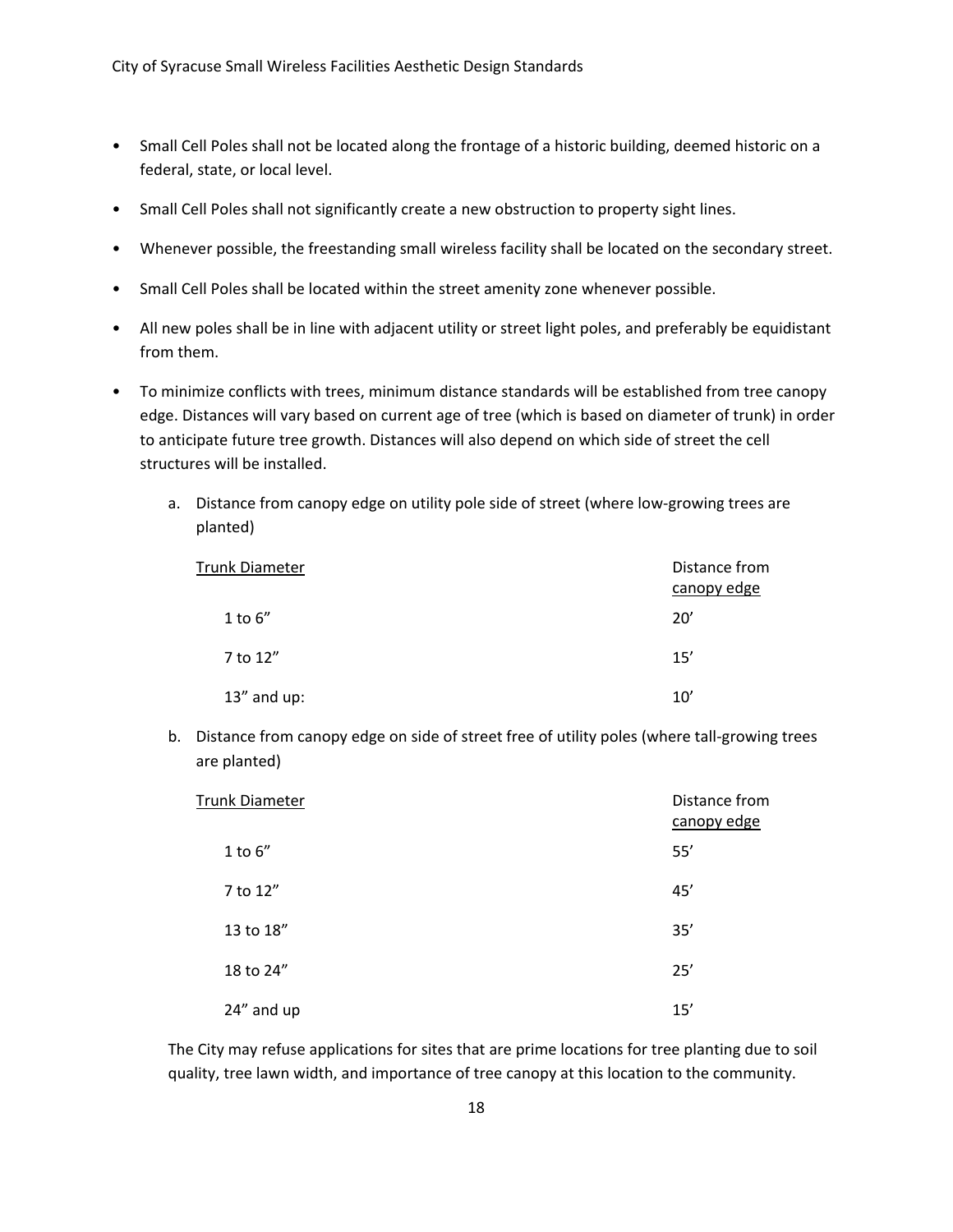These priority tree planting areas are typically on the side of the street without utility poles, and have tree lawns (planting strips) greater than seven (7) feet wide between the curb and the sidewalk.

Small Cell Poles shall be placed at an equal distance between trees and other poles when possible.

- Small Cell Poles shall not be installed between the perpendicular extension of the primary streetfacing wall plane of any single- or two-family residence and the street.
- When located adjacent to a commercial establishment, such as a shop or restaurant, small cell poles shall not be located in front of store front windows, primary walkways, primary entrances or exits, or in such a way that would impede a delivery to the building.
- Small Cell Poles shall be at least 5' from driveways, entrances or private lead walks to buildings, and bus shelters.
- Small Cell Poles must be placed outside of the 20-foot equipment clear zone, or applicable sight triangle at intersection corners.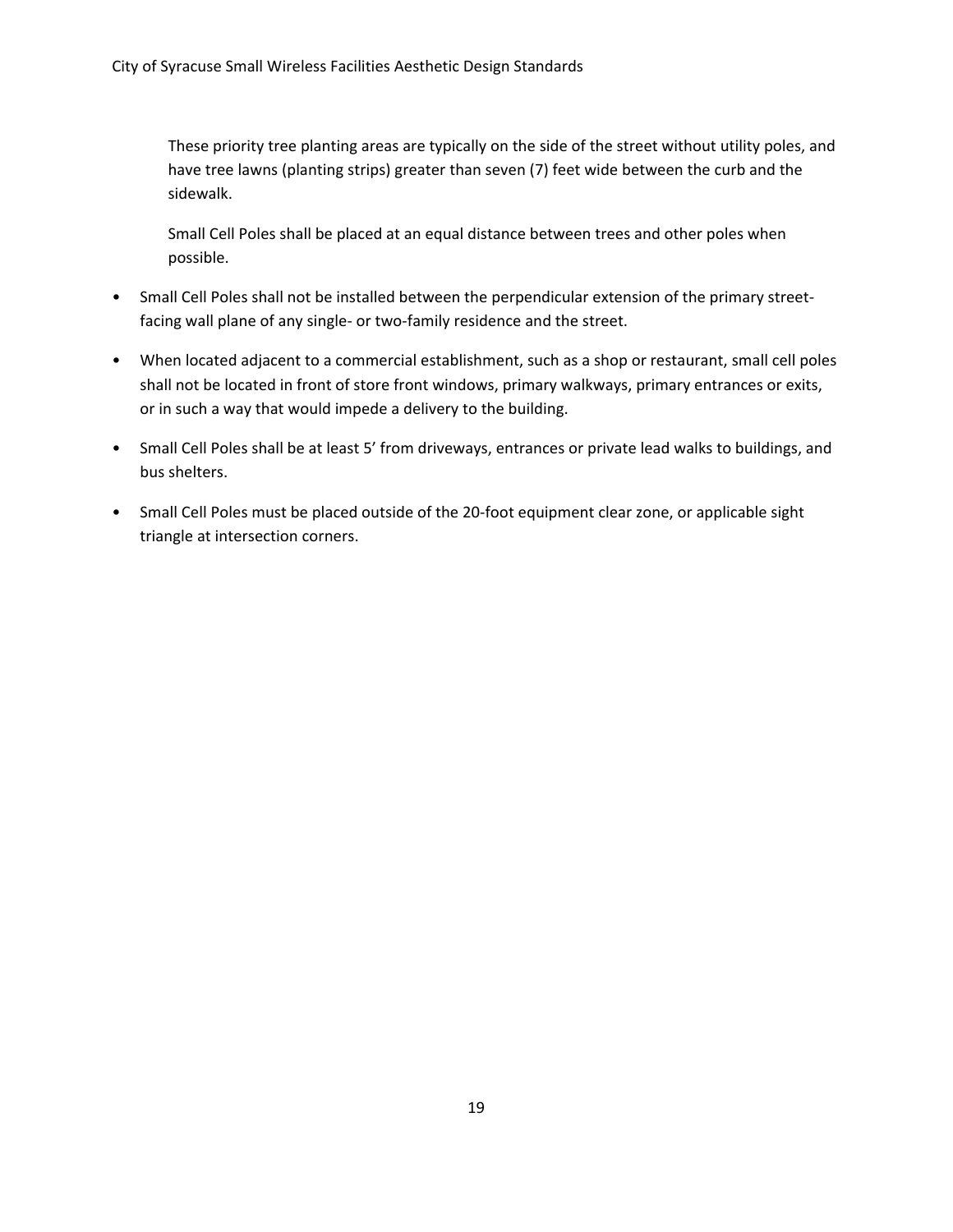## **7. INSTALLATION OF SMART POLES**

#### 7.1 PURPOSE

This chapter of the Standards is to be used when installing a:

- Replacement plain metal street light pole with internally concealed small wireless facility equipment and antennas; or
- Replacement ornamental street light pole with internally concealed small wireless facility equipment and antennas.

#### 7.2 STANDARDS

All small wireless facility carrier equipment excluding the antenna shall be housed internal to an equipment cabinet at the base of the pole, or concealed within the pole or cantenna. No provider equipment shall be strapped to the outside of the smart pole.

Smart poles shall reasonably match neighborhood pole style, color and material type. Height of smart pole shall not exceed the greater of 10% higher than original/surrounding light poles, or 50 feet.

A base containing equipment shall be round with a preferred diameter of the base cabinet 18 inches with a maximum 24 inch diameter. The meter shall be contained in the base cabinet or as approved by National Grid.

New luminaires shall be mounted at the same height as adjacent street lights. New luminaires shall reasonably match existing and shall incorporate the City's networked lighting control node.

The lighting level-of-service shall not be decreased.